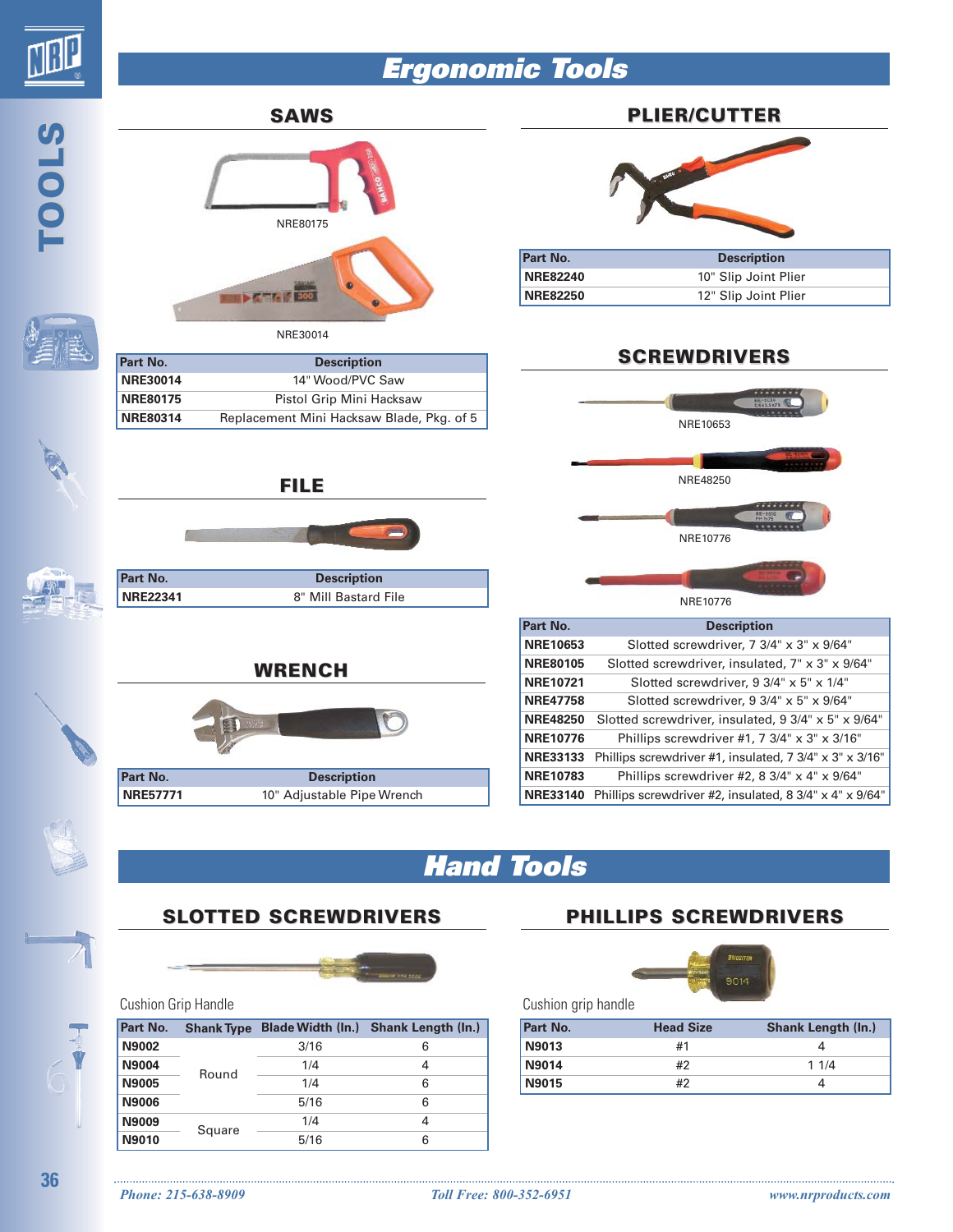# **Hand Tools**



## **PRECISION SCREWDRIVER**



| DRIVER |  |  |
|--------|--|--|
|        |  |  |
|        |  |  |
| E      |  |  |

N5021

| Part No.     | <b>Description</b>                                                                    |  |
|--------------|---------------------------------------------------------------------------------------|--|
| N5021        | 6 Pc. Jewelers Set (Phillips: #0, #1, Slotted:<br>$1.4$ mm, $2$ mm, $2.4$ mm, $3$ mm) |  |
| <b>N9024</b> | Pocket Slotted, 1/8 x 2 1/4", with Pocket Clip                                        |  |

#### **SIXPAC & STUBBY BY PICQUIC**



SUPER8

| Part No.      | <b>Description</b>                                                  |
|---------------|---------------------------------------------------------------------|
| <b>SUPER8</b> | 8 in 1 Screwdriver, 6", with (6) 3 1/2" Powerbits                   |
| <b>STUBBY</b> | 6 in 1 Screwdriver, 3 1/2", with (6) 1.3" Inset Bits                |
| N95006        | Phillips Multipack; 0, 1, 2, 3                                      |
| N95001        | Allen Key Multipack SAE; 7/64", 1/8", 9/64", 5/32",<br>3/16", 7/32" |
| N95003        | Torx <sup>™</sup> Multipack Bits; T15, T20, T25, T27, T30, T40      |
| N95004        | Torx <sup>™</sup> Security Bits; T8, T10, T20, T25, T27             |
| N95008        | Slotted Multipack; 5/32", 3/16", 1/4", 9/32"                        |

## **ADJUSTABLE WRENCHES**



Phosphate with ergo plastic grip

| Part No.      | <b>Description</b>          |  |
|---------------|-----------------------------|--|
| D74PH         | 4" with Vinyl Cushion Grip  |  |
| D76PH         | 6" with Vinyl Cushion Grip  |  |
| D78PH         | 8" with Vinyl Cushion Grip  |  |
| <b>D710PH</b> | 10" with Vinyl Cushion Grip |  |
| <b>D712PH</b> | 12" with Vinyl Cushion Grip |  |
|               |                             |  |



**TOOLS**





| Part No.     | <b>Description</b>                               |
|--------------|--------------------------------------------------|
| N9045        | Diagonal cutter, 6" L                            |
| <b>N9046</b> | Diagonal cutter, 7"L                             |
| N9048        | Lineman plier, 8"L                               |
| N9049        | Long nose plier with cutter, 6"L                 |
| N9050        | Long nose plier with needle nose, 6"L            |
| <b>N9054</b> | Tongue and groove plier, 5 adjustments, 6 1/2" L |
| N9055        | Tongue and groove plier, 5 adjustments, 9 1/2" L |
| N9056        | Tongue and groove plier, 7 adjustments, 12" L    |
| N9057        | Angle nose plier, 8" L                           |
| N9058        | Tongue and groove plier, 7 adjustments, 10" L    |
| <b>N9086</b> | Griplock® tongue and groove plier, 9 1/2" L      |
| N9087        | Griplock® tonque and groove plier, 12" L         |

## **COMBINATION WRENCHES**



**Part No. Description N9028R** 1 Wrench, 7/16" **N9029R** 1 Wrench, 1/2" **N9030R** 1 Wrench, 9/16" **N9073RR** 7 Piece Set, 5/16", 3/8", 7/16", 1/2", 9/16", 5/8", 3/4"

*Fax: 215-638-9270 info@nrproducts.com Langhorne, Pa 19047*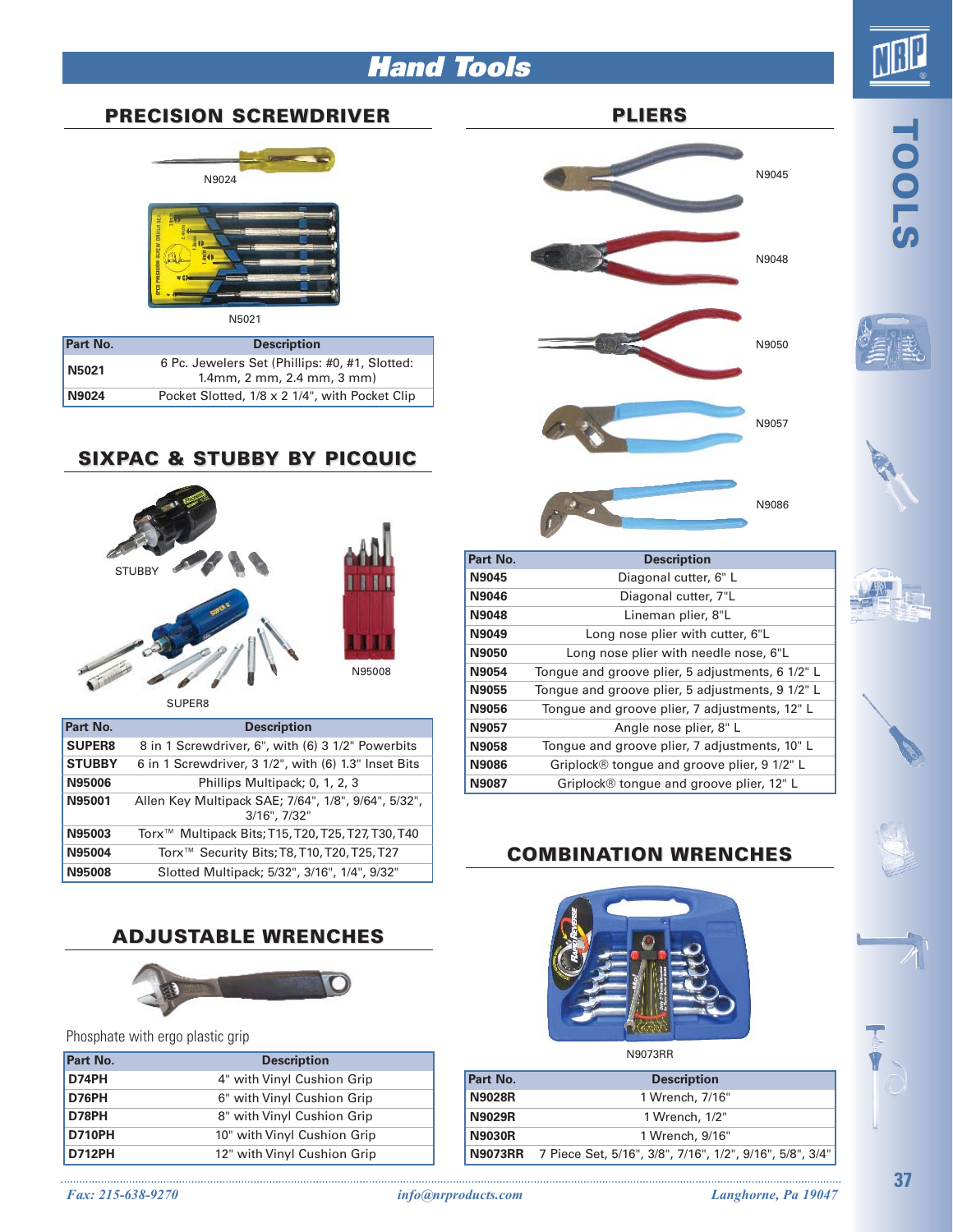

**TOOLS**

# **Hand Tools**

#### **FLARE NUT WRENCH**



**Part No. Description N9051** Flare Nut Wrench, Fits 1/4", 3/8" Flare Nut

## **RATCHET WRENCHES**



| <b>Part No.</b>   | <b>Description</b> | Size (In.)                       |
|-------------------|--------------------|----------------------------------|
| N <sub>1000</sub> | 4 Size             | $3/16$ , $1/4$ , $5/16$ , $3/8"$ |
| N0999             | 4 Size, Offset 25° | $3/16$ , $1/4$ , $5/16$ , $3/8"$ |
| N1001             | 2 Size             | 3/8, 1/2"                        |

#### **NUT DRIVERS**



| Part No.      | <b>Description</b>                                       |
|---------------|----------------------------------------------------------|
| <b>N9018</b>  | 1/4" Nut Driver                                          |
| N9019         | 5/16" Nut Driver                                         |
| N9021         | 3/8" Nut Driver                                          |
| <b>N9082M</b> | 1/4", Extra-Long, Magnetic, Hollow Shaft                 |
| <b>N9083M</b> | 5/16", Extra-Long, Magnetic, Hollow Shaft                |
| <b>N9071R</b> | 5 Piece Nut Driver Set: 3/16", 1/4", 5/16", 11/32", 3/8" |

#### **AVIATION SNIPS**







N9043

NP6510-R NP6716-B NP6510-R

| Part No.        | <b>Description</b>               |  |
|-----------------|----------------------------------|--|
| N9042           | <b>Right Cut</b>                 |  |
| N9043           | Left Cut                         |  |
| N9044           | <b>Straight Cut</b>              |  |
| <b>NP6510-L</b> | <b>Offset Left and Straight</b>  |  |
| <b>NP6510-R</b> | <b>Offset Right and Straight</b> |  |
| <b>NP6716-B</b> | <b>Bulldog</b>                   |  |
| <b>N6900L</b>   | Upright Left Cut                 |  |
| <b>N6900R</b>   | Upright Right Cut                |  |

#### **VISE GRIPS**



| Part No.     | <b>Description</b>                 |  |
|--------------|------------------------------------|--|
| <b>N007R</b> | Locking Plier, Straight Jaw, 7" L  |  |
| <b>N010R</b> | Locking Plier, Straight Jaw, 10" L |  |
| <b>NOORR</b> | Locking Pinch-off Tool, 7" L       |  |

# **QUICKREAD POWER TAPES**



By Lufkin. Rugged and durable. Exclusive no-drift locking action for accurate readings. Easy to read vertical numbering. Decimal equivalents for fast calculations

| <b>Part No.</b> | <b>Tape Length</b> | <b>Tape Width</b> |
|-----------------|--------------------|-------------------|
| <b>N9060</b>    | 16'                | 3/4"              |
| N9061           | 25'                | 1 !!              |

**LEVEL**



| <b>Part No.</b> | <b>Description</b>         |  |
|-----------------|----------------------------|--|
| N9064           | Torpedo Level, 9" Aluminum |  |

**38**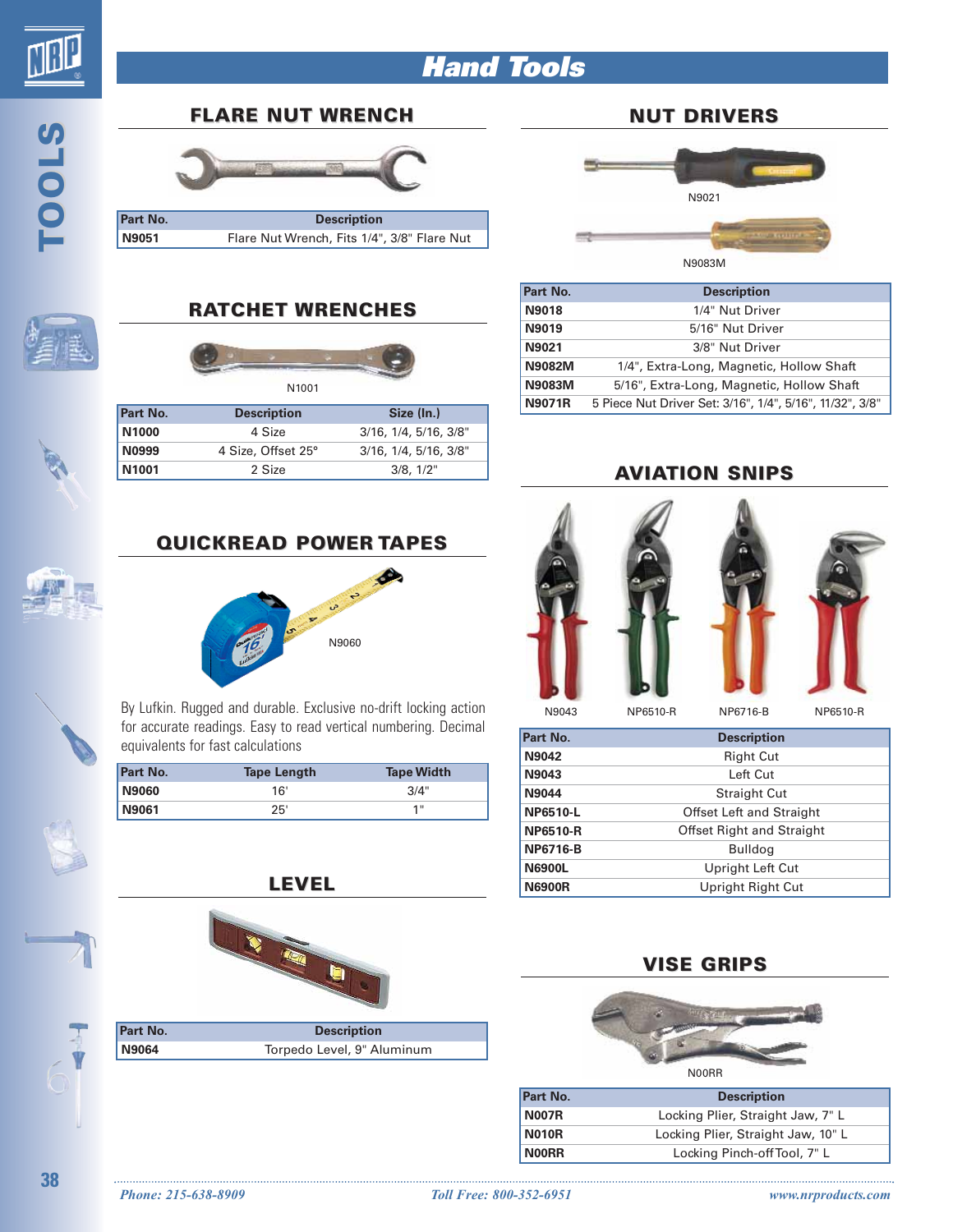# **Hand Tools**



**TOOLS**

#### **NUT SETTERS**



| <b>Part No.</b> | Hex Size (In.) | Length (In.) |
|-----------------|----------------|--------------|
| N0012           | 3/8            | 17/8         |
| <b>N0013</b>    | 1/4            | 15/8         |
| <b>N0014</b>    | 5/16           | 15/8         |

## **SCRAPERS SCRAPERS & AWLS**



| Part No.     | <b>Description</b>         |
|--------------|----------------------------|
| <b>N2425</b> | Chisel Scraper, 1 1/4" W   |
| N2426        | Putty Scraper, 3" W        |
| N0485        | <b>Gasket Scraper</b>      |
| <b>N9041</b> | Scratch Awl                |
| N9065        | 5 Piece Punch & Chisel Set |

## **UTILITY KNIVES**



| Part No.       | <b>Description</b>                           |
|----------------|----------------------------------------------|
| DMK6H          | Standard Utility Knife, Retractable Blade    |
| N66375         | Heavy Duty, Auto Lock, 8 Pt. Breakaway Knife |
| N66385         | Deluxe, Auto Lock, 13 Pt. Breakaway Knife    |
| <b>RBDMK6H</b> | Replacement Blade DMK6H, 5 Pc.               |
| N66372         | Replacement Blade, 8 Pt., 5 Pc.              |
| N66378         | Replacement Blade, 13 Pt., 5 Pc.             |

## **INSPECTION MIRRORS**



**NUK2H** Refill Head for NUK20





|          | N3100                        |
|----------|------------------------------|
| Part No. | <b>Description</b>           |
| N3100    | Grease Gun, 14 Oz. Cartridge |
| N3132    | Mini Grease Gun              |
|          |                              |

# **GREASE GUN ACCESSORIES**



| Part No.          | <b>Description</b>            |
|-------------------|-------------------------------|
| N <sub>1212</sub> | Grease Hose, 12"              |
| N1218             | Grease Hose, 18"              |
| N0531             | Coupler, 1/8" FPT             |
| N3124             | Grease Cartridge, 14 Oz.      |
| N3127             | Mini Grease Cartridge (2)     |
| N6312             | 1/8" FPT Straight (8)         |
| N6310             | 29 Piece Fitting Assortment:  |
|                   | 1/8" MPT Straight (8)         |
|                   | 1/4" - 28 MPT straight (12)   |
|                   | $1/8$ " MPT 90 $^{\circ}$ (4) |
|                   | $1/4$ " - 28 MPT 90° (5)      |

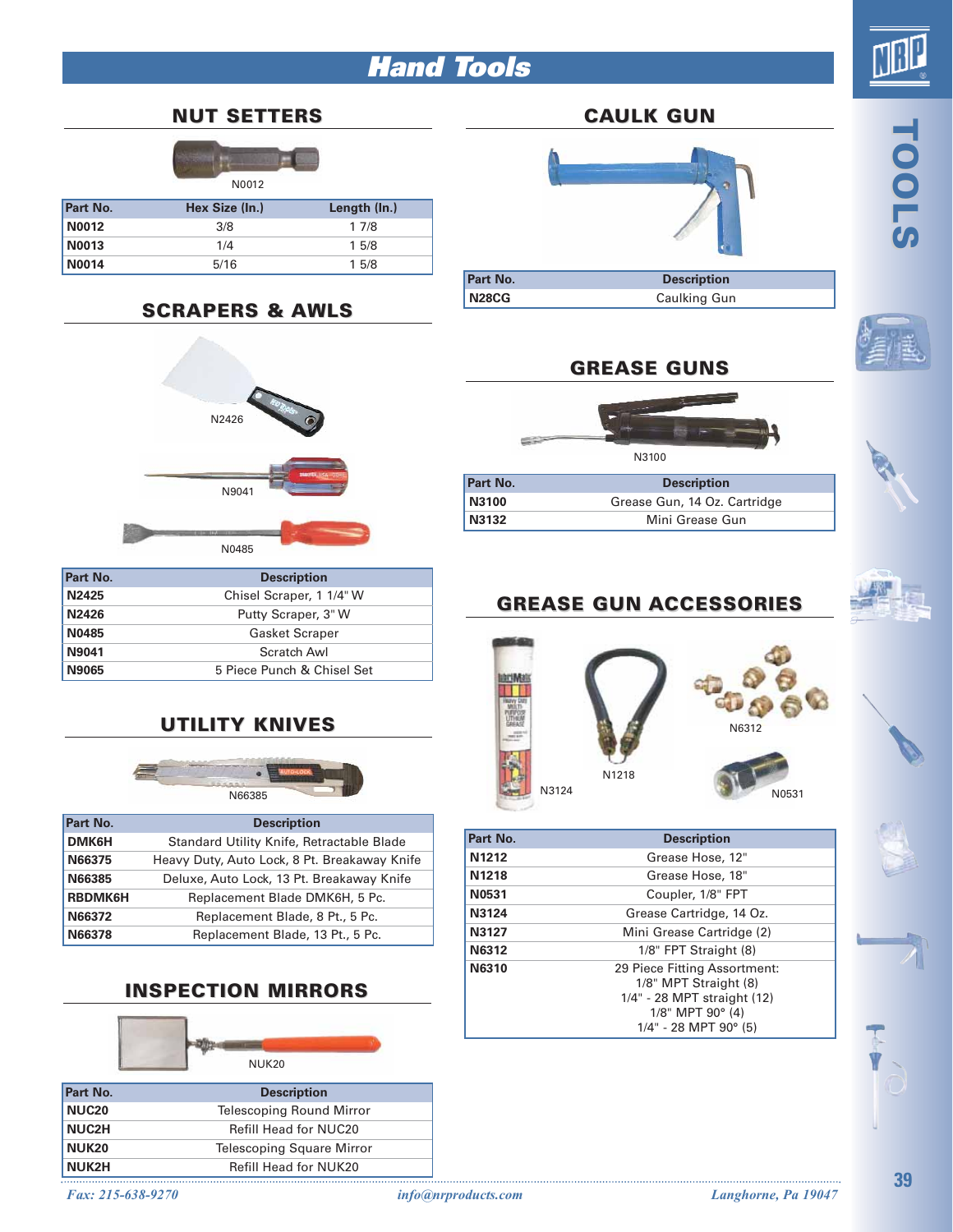# **Miscellaneous Tools**

# **SPRAYERS & ACCESSORIES**

**TOOLS**





N1992A

| Part No.          | <b>Description</b>                 |
|-------------------|------------------------------------|
| N4768             | 1 Pint Hand Sprayer                |
| N1985             | 1/2 Gallon Sprayer                 |
| N1992A            | 2 Gallon Acid Resistant Sprayer    |
| N1993A            | 3 Gallon Acid Resistant Sprayer    |
| 1910 <sub>V</sub> | N <sub>1985</sub> Repair Parts Kit |
| 1911 <sub>V</sub> | Viton O-Ring Kit for N1985 Sprayer |
| 955690            | Nozzle Body, N1985                 |
| N956090           | Poly Nozzle, N1985                 |
| <b>N1910SGV</b>   | Repair Kit, N199*                  |
|                   | (Seals, Gaskets, Plunger Cup)      |
| <b>N1913PB</b>    | Repair Kit, N199*                  |
|                   | (Hose, Flow Control, Tube, Rod)    |

#### **MAX FLO OIL PUMP**

With this oil hand pump you can smoothly pump oil into the compressor on the down stroke while the system is under pressure. This makes pumping easier with a positive stroke.

- Automatic bleed valve with no moving parts equalizes pressure inside and outside of the oil container
- Pumps against 200 PSI pressure
- Comfort-grip rubber handle
- Compatible with all oil types (synthetic-mineral-polyolester)
- Fits all 1, 2 1/2 and 5 gallon containers

| Part No.   | <b>Description</b> |  |
|------------|--------------------|--|
| <b>NFP</b> | Max Flo Oil Pump   |  |
|            |                    |  |

#### **TUBE CLEANING**



| Part No. | <b>Description</b>                       |
|----------|------------------------------------------|
| 66510    | Sand Cloth, 10 Yard Roll                 |
| 66525    | Sand Cloth, 25 Yard Roll                 |
| A1210    | Scotch Brite™ Cleaning Pads, 4 1/2" x 6" |

## **CLEAR PVC TUBING**



FDA approved

| Part No.    | $ID$ (In.) | <b>Roll Length (Ft.)</b> |
|-------------|------------|--------------------------|
| <b>14VT</b> | 1/4        | 100                      |
| <b>38VT</b> | 3/8        | 100                      |
| <b>12VT</b> | 1/2        | 100                      |
| <b>58VT</b> | 5/8        | 100                      |
| 34VT        | 3/4        | 100                      |
| <b>78VT</b> | 7/8        | 50                       |
| 1VT         |            | 25                       |

#### **SHOP TOWELS**



| <b>Part No.</b>   | <b>Description</b>  |
|-------------------|---------------------|
| N <sub>1200</sub> | Cotton Rags, 5 Pc.  |
| N3125             | Shop Towels, 10 Pc. |

#### **ROPE**



High strength polyester, braided, low stretch

| Part No.         | <b>Description</b> |
|------------------|--------------------|
| N <sub>120</sub> | 1/2" Rope, 50 Feet |
| <b>N380</b>      | 3/8" Rope, 50 Feet |